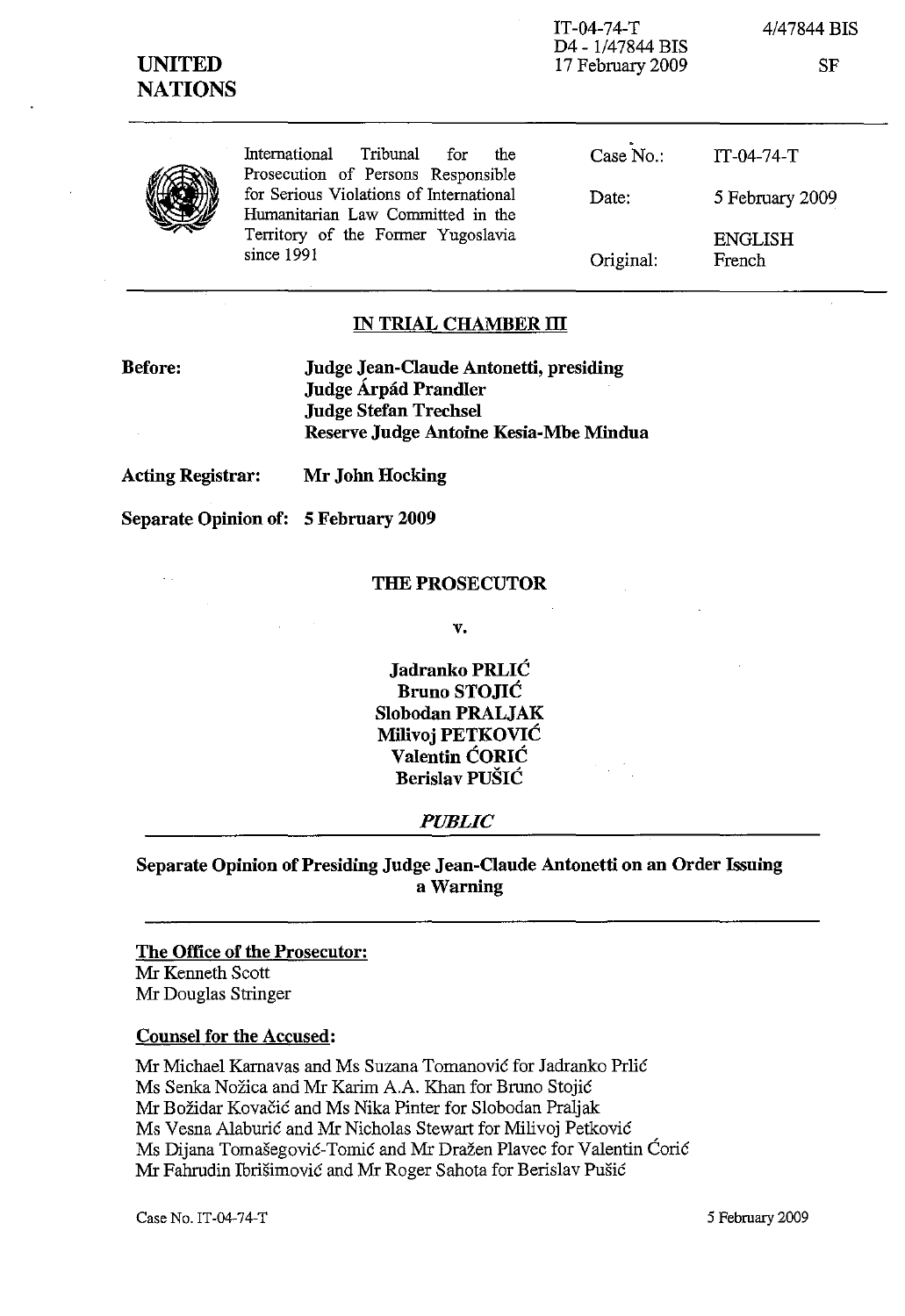The Trial Chamber's unanimous decision has brought about the need for me to issue a separate opinion.

The decision was taken in order to safeguard the integrity of the Tribunal and the image presented of International Justice, in particular through this trial.

It is nonetheless appropriate to go back over the details of the "incident" which took place during the hearing of 27 January 2009.

The Defence for the Accused Stojic had asked for 10 additional minutes to explain its views on the Prosecution's attitude.' Mr Khan then took the floor to present his arguments?

The Trial Chamber noted that Mr Khan had exceeded the initially allocated 10 minutes. For my part, I accepted this overrun of time, as I was very interested in his arguments on the issue of the jurisprudence arising out of confidential decisions.<sup>3</sup>

As Mr Khan had had approximately 25 minutes, the Prosecution should have also had 25 minutes to reply. Mr Scott therefore took the floor at approximately 1830 hours.<sup>4</sup>

The interruption of Mr Scott by Ms Nožica<sup>5</sup> then prompted Mr Khan to make new arguments.<sup> $6$ </sup> In view of the time used by these two lawyers, the fact that the hearing was due to finish and that Ms Alaburic was also due to take the floor, I then indicated to Mr Scott that he had only five minutes remaining.<sup>7</sup> Before Mr Scott was able to proceed, Ms Tomašegović-Tomić intervened.<sup>8</sup>

For no apparent reason, Mr Scott left the courtroom and, stopping at the doorway, bowed as a mark of respect to the Trial Chamber. This was what I personally observed while watching Mr Scott as he left the courtroom.

<sup>&</sup>lt;sup>1</sup> Witness Davor Marijan, 27 January 2009, T(F) p. 36081.

<sup>&</sup>lt;sup>2</sup> Witness Davor Marijan, 27 January 2009, T(F) pp. 36081 to 36090.

<sup>3</sup> Witness Davor Marijan, 27 January 2009, T(F) p. 36085.

<sup>4</sup> Witness Davor Marijan, 27 January 2009, T(F) p. 36090.

 $<sup>5</sup>$  Witness Davor Marijan, 27 January 2009, T(F) p. 36094.</sup>

 $6$  Witness Davor Marijan, 27 January 2009, T(F) pp. 36096, 36097 and 36098.

<sup>&</sup>lt;sup>7</sup> Witness Davor Marijan, 27 January 2009,  $T(F)$  p. 36098.

<sup>8</sup> Witness Davor Marijan, 27 January 2009, T(F) p. 36098.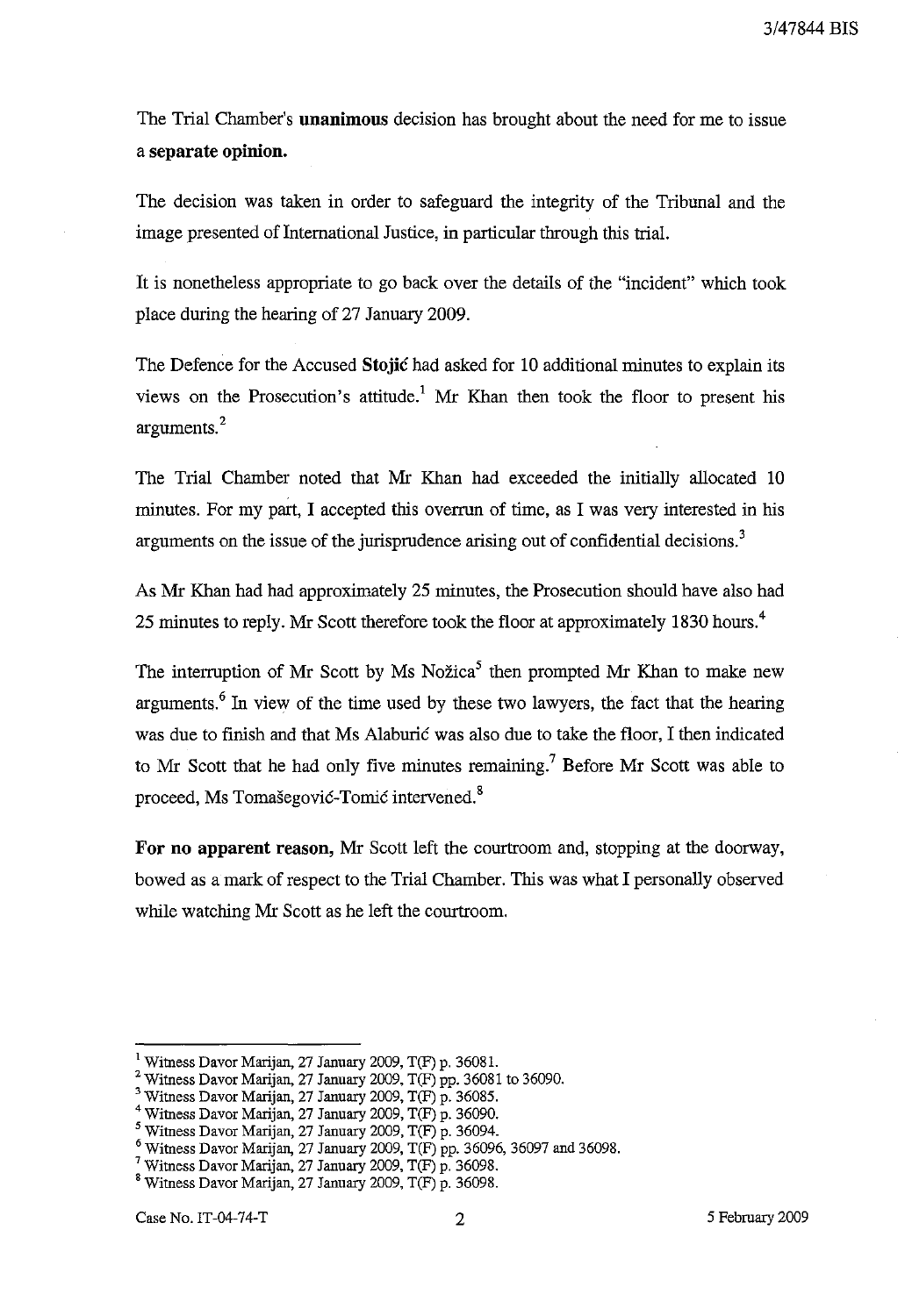The Defence for the Accused Prlic then asked that Mr Scott's departure from the courtroom be reflected on the record.<sup>9</sup>

I then asked Ms Alaburic whether the Prosecution's presence was necessary for her remarks. After she answered yes, the hearing was adjourned.<sup>10</sup>

Upon the resumption of the hearing the next day, I indicated to Mr Scott that he had not had as much time as the Stojic Defence and that he could take the floor again if he so desired. $^{11}$ 

After Mr Scott made a few remarks, the hearing resumed its normal course.<sup>12</sup>

Mr Scott's departure raises a number of issues which remain unresolved:

- was his departure related to the fact that Mr Khan exceeded the time allocated to him?

- was his departure related to the objections raised by Ms Nozica and Mr Khan and to the remarks made by Ms Tomašegović-Tomić?

- was his departure related to some overriding and highly understandable obligation?

- was his departure related to other considerations?

If the departure was related to a procedural matter, Mr Scott was derelict in his duty by abandoning the Prosecution bar. Admittedly, he was at liberty to leave the bar, provided that a colleague was present to ensure that the Prosecution was represented at the trial. However, it is also possible that Mr Scott did not realize that he was alone at the Prosecution bar ...

Since to date Mr Scott has made no remarks and given no explanation, the Trial Chamber, in the discharge of its functions, had a duty to render the decision issuing a warning.

<sup>9</sup> Witness Davor Marijan, 27 January 2009, T(F) p. 36099.

<sup>&</sup>lt;sup>10</sup> Witness Davor Marijan, 27 January 2009, T(F) p. 36099 and 36100.

<sup>11</sup> Witness Davor Marijan, 27 January 2009, T(F) p. 36101.

 $12$  Witness Davor Marijan, 27 January 2009, T(F) pp. 36101 to 36104.